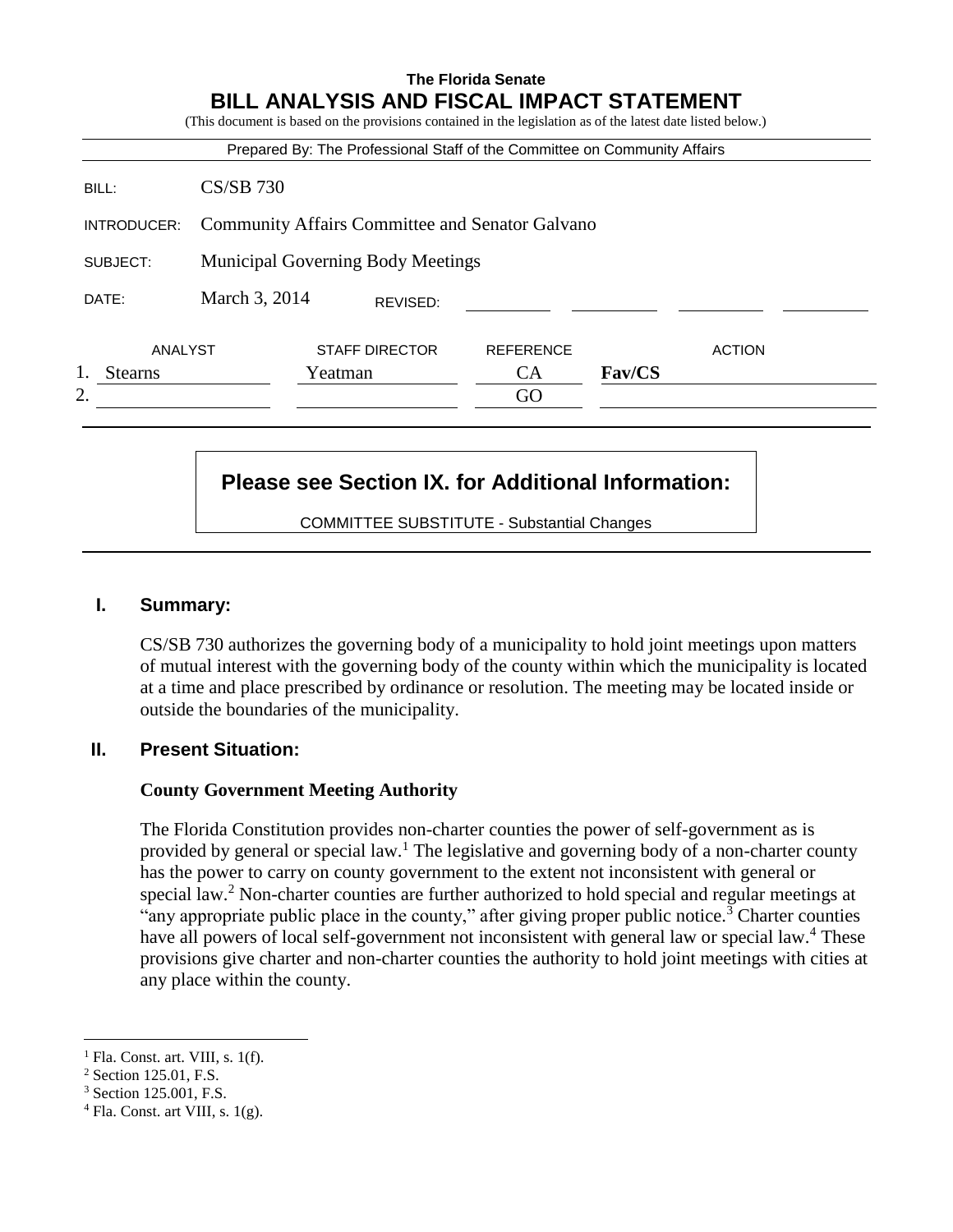# **Municipal Government Meeting Authority**

The Florida Constitution grants local governments broad home rule authority. Specifically, municipalities have those governmental, corporate, and proprietary powers that enable them to conduct municipal government, perform their functions and provide services, and exercise any power for municipal purposes, except as otherwise provided by law.<sup>5</sup> However, the Florida Constitution states that annexation of unincorporated territory, merger of municipalities, and exercise of extra-territorial powers by municipalities shall be as provided by general or special law.<sup>6</sup> Similarly, s. 166.021, F.S., gives municipalities home rule powers with the following exceptions: annexation, merger, exercise of extraterritorial power, and subjects prohibited by the state constitution or preempted to state or county government.

In 2011, the Legislature created s. 166.0213, F.S., to allow small municipalities that did not have the proper facilities available to act as a temporary city hall to hold public meetings within five miles of their jurisdictional boundaries. Prior to the enactment of that law, multiple attorney general opinions had indicated that there was no statutory authorization to hold public meetings outside of the municipality, as required by the Florida Constitution.<sup>7</sup> "[I]n the absence of such statutory authorization, acts and proceedings at meetings held outside the municipal jurisdiction are void unless such actions are statutorily authorized."<sup>8</sup>

Joint meetings between the governing bodies of cities and counties are common practice across the state. These meetings generally take place in the concerned city, however, legislative staff has found several instances of joint meetings held beyond municipal boundaries, including in the counties of Highlands, Charlotte and Indian River.<sup>9</sup>

# **III. Effect of Proposed Changes:**

**Section** 1 of the bill amends s. 166.0213, F.S., to authorize the governing body of a municipality to hold joint meetings to receive, discuss, and act upon matters of mutual interest with the governing body of the county within which the municipality is located. The time and place of the joint meeting may be prescribed by municipal ordinance or resolution. The meeting may be located inside or outside the municipality boundaries.

**Section 2** provides an effective date of July 1, 2014.

# **IV. Constitutional Issues:**

A. Municipality/County Mandates Restrictions:

None.

 $\overline{a}$ 

<sup>5</sup> Art. VIII, s. 2(b), Fla. Const.; s*ee also* s. 166.021, F.S.

 $6$  Art. VIII, s. 2(c), Fla. Const.

<sup>7</sup> Art. VIII, s. 2(c), Fla. Const.; s. 166.021, F.S., Op. Att'y Gen. Fla 2008-01 (2008); Op. Att'y Gen. Fla 2003-03 (2003); Op. Att'y Gen. Fla 75-139 (1975); *see also County of Okeechobee v. Florida Nat. Bank*, 150 So. 124, 126 (Fla. 1933). <sup>8</sup> Op. Att'y Gen. Fla 2008-01 (2008).

<sup>9</sup> List of Meeting Notices for Joint meetings held beyond municipal boundaries on file with Community Affairs Committee Staff.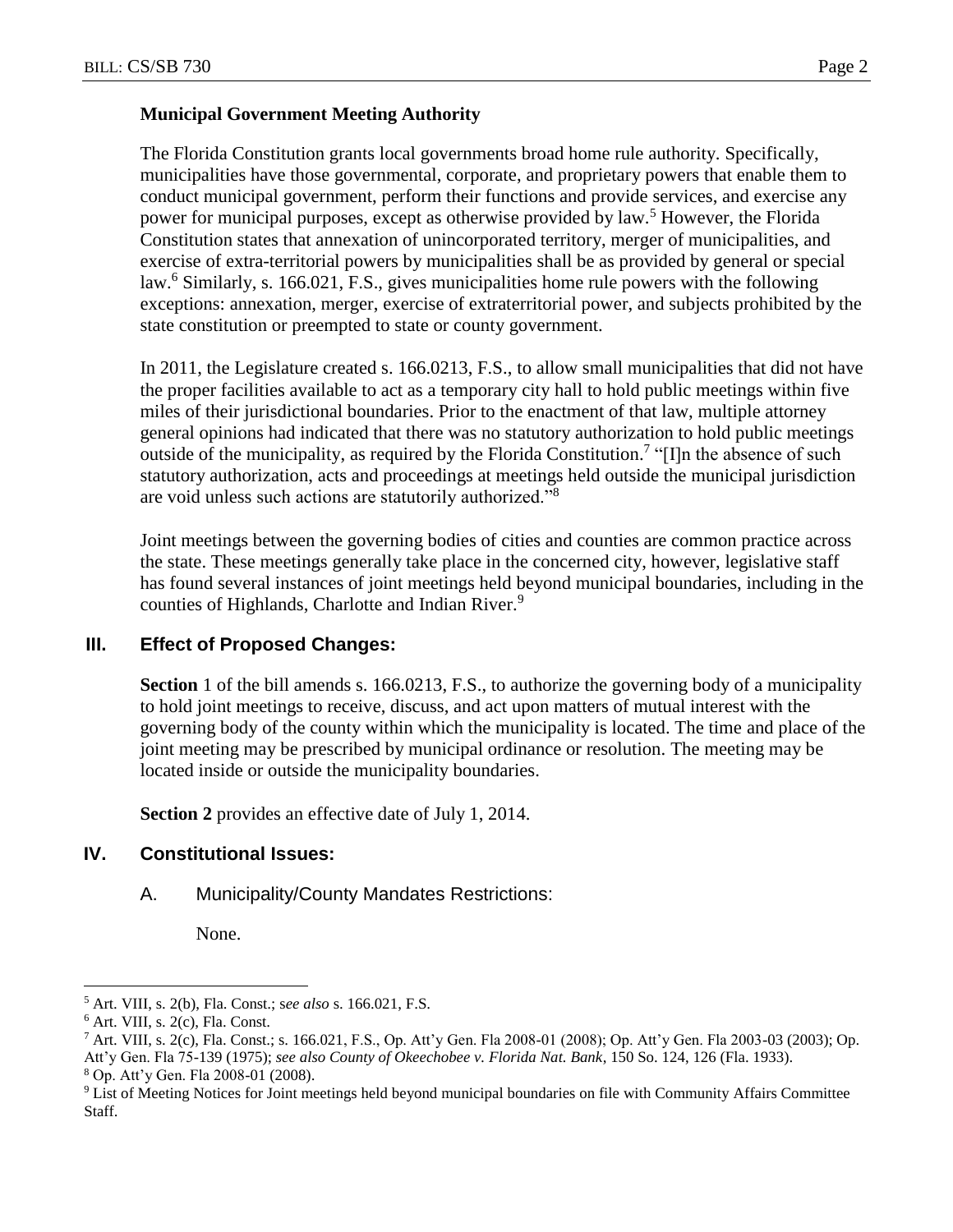# B. Public Records/Open Meetings Issues:

Article I, section 24(b) of the Florida Constitution, and s. 286.011, F.S., known as the Sunshine Law, specify the requirements for open meetings. Open meetings are defined as any meeting of any board or commission of any state agency or authority or of any agency or authority of any county, municipal corporation, or political subdivision, at which official acts are to be taken. No resolution, rule, or formal action shall be considered binding unless it is taken or made at an open meeting.<sup>10</sup>

At least one public meeting over 100 miles from the relevant jurisdiction has been held to be a violation of the Sunshine Laws because it was decided that affected citizens were not given reasonable opportunity to attend.<sup>11</sup>

C. Trust Funds Restrictions:

None.

# **V. Fiscal Impact Statement:**

A. Tax/Fee Issues:

None.

B. Private Sector Impact:

None.

C. Government Sector Impact:

None.

#### **VI. Technical Deficiencies:**

None.

#### **VII. Related Issues:**

None.

# **VIII. Statutes Affected:**

This bill substantially amends section 166.0213 of the Florida Statutes.

 $\overline{a}$ 

<sup>&</sup>lt;sup>10</sup> Section 286.011, F.S.

<sup>11</sup> *Rhea v. School Bd. of Alachua County*, 636 So.2d 1383 (Fla. 1st DCA 1994).